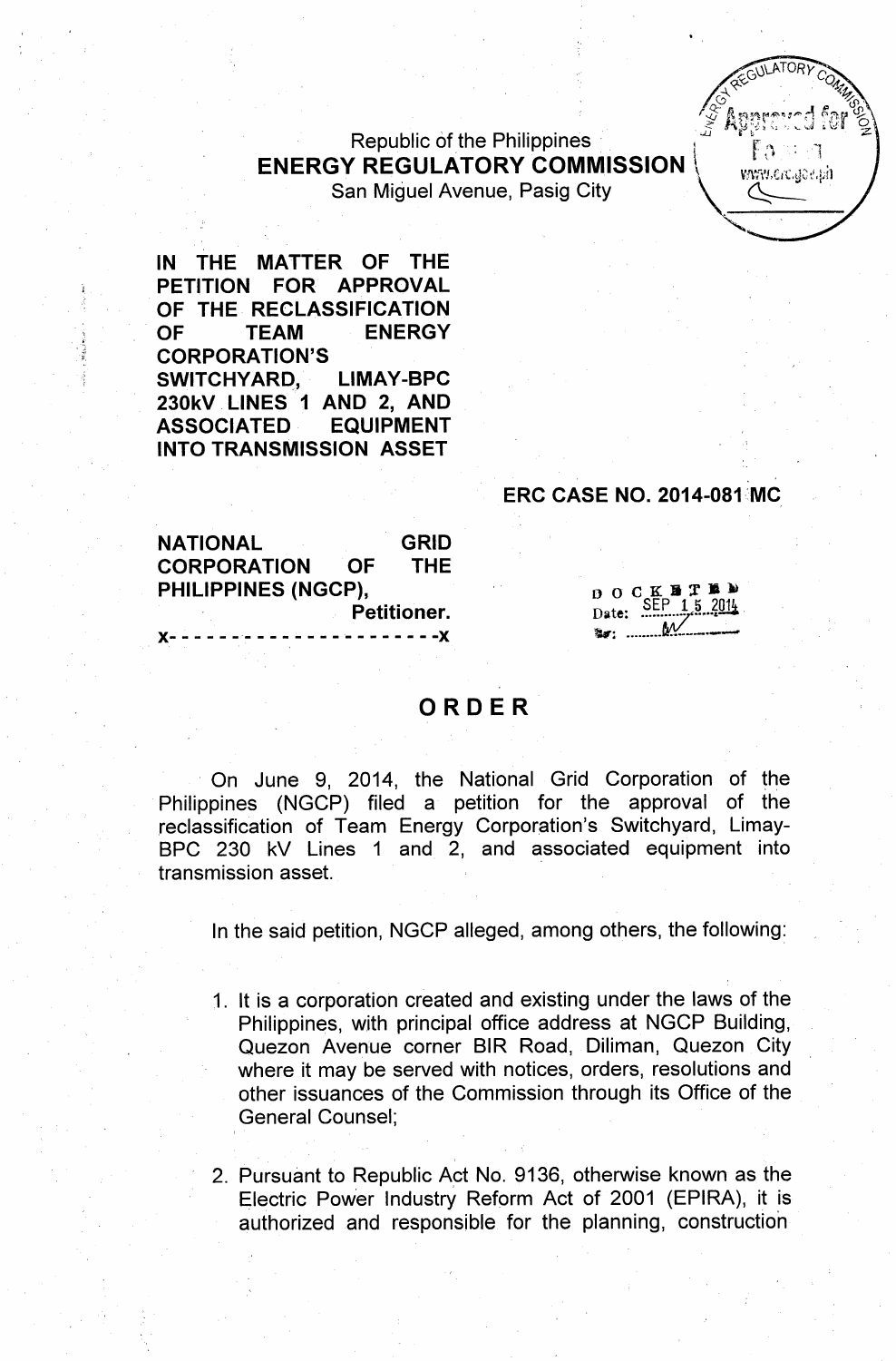and centralized operation and maintenance of its highvoltage transmission facilities, including grid interconnections and ancillary services, as well as the operation and maintenance of the subtransmission assets until their disposal to qualified distribution utilities;

- 3. Team (Philippines) Energy Corporation (Team Energy) is a corporation created and existing under the laws of the Philippines with office address at CTC Building, 2232 Roxas Boulevard, Pasay City. It is principally engaged in the business of power generation, and it owns and operates a switchyard and 230 kV lines located in PNOC-AFC Industrial Park, which consist of the following assets (collectively, Team Energy System):
	- a. Limay-BPC 230 kV Line 1;
	- b. Limay-BPC 230 kV Line 2;
	- c. Team Energy's 230 kV switchyard, consisting of:
		- i. 4-230kV Power Circuit Breaker;
		- ii. 8-230kV Disconnect Switches;
		- iii. 2x50 MVA Power Transformer; and
	- d. Secondary devices such as protective relays, SCADA, Telecom, and others;
- 4. The whole Team Energy System caters to the following load customers:
	- a. Philippine Resins Industries, Inc. (PRII);
	- b. Consolidated Industries Gases, Inc. (CIGI)/Linde Philippines;
	- c. NPC Alliance Corporation (NPCA);
	- d. Philippine Polypropylene, Inc. (PPI); and
- 5. The direct connection of PRII was approved by the Commission in its decision dated March 30, 2009 in ERC Case No. 2007-115 $MC<sup>1</sup>$  while NPCA filed a Petition for Direct Connection on November 13, 2012 and was docketed as ERC Case No. 2012-078 MC. To date, the case is pending resolution. PPI, on the other hand, is a Transmission Customer of NGCP;

<sup>&</sup>lt;sup>1</sup> "In the Matter of the Petition for the Approbal of the Direct Connection with the National Power Corporation (NPC) and the National Transmission Corporation (TRANSCO) with Prayer for Provisional Authority and Issuance of a Temporary Restraining Order and/or Writ of Preliminary Injunction.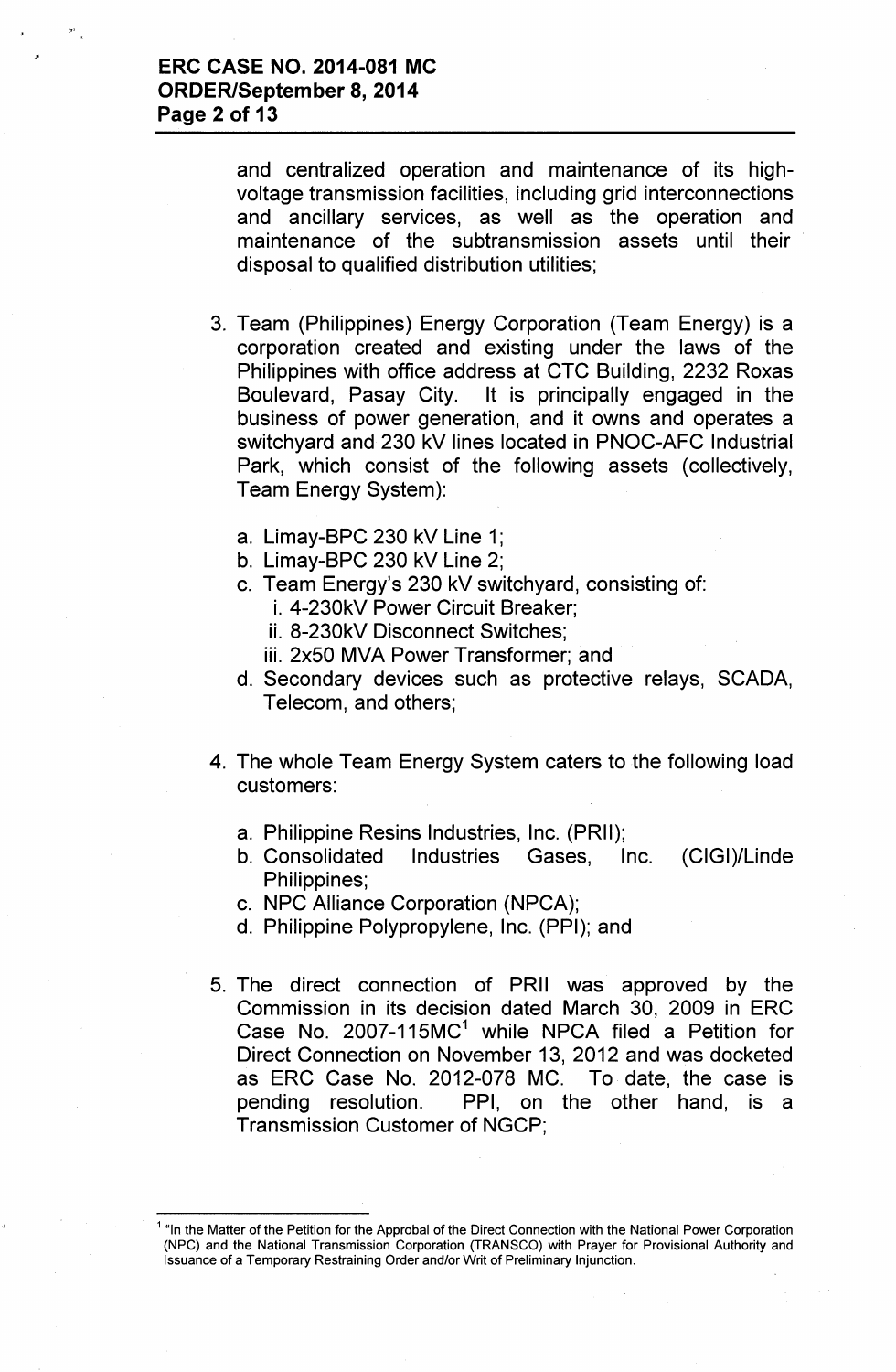## **ERC CASE NO. 2014-081 MC ORDER/September 8, 2014 Page 3 of 13**

- 6. Presently, these four (4) load customers utilize the Team Energy System to draw power from the grid. From the grid, the power passes through the Limay-BPC 230 kV Lines 1 and 2, and the transformers owned by Team Energy. The power is then distributed to the aforementioned load customers;
- 7. In addition to the connection of multiple load users to the asset, SMC Consolidated Power Corporation (SMCCPC) intends to construct a 4x150 MW Coal Power Plant in Limay, Bataan which will connect to the Limay-BPC 230 kV line. The plant is expected to be operational in the year 2015;
- 8. A System Impact Study was undertaken by SMCCPC and the proposed connection scheme by SMCCPC was approved by NGCP. Presented below is the connection scheme:



A copy of the detailed Single Line Diagram showing Team Energy's System, is attached to the application as Annex "A"',

## **DISCUSSION**

9. As can be seen from the diagram above, the whole Team Energy System performs transmission functions taking into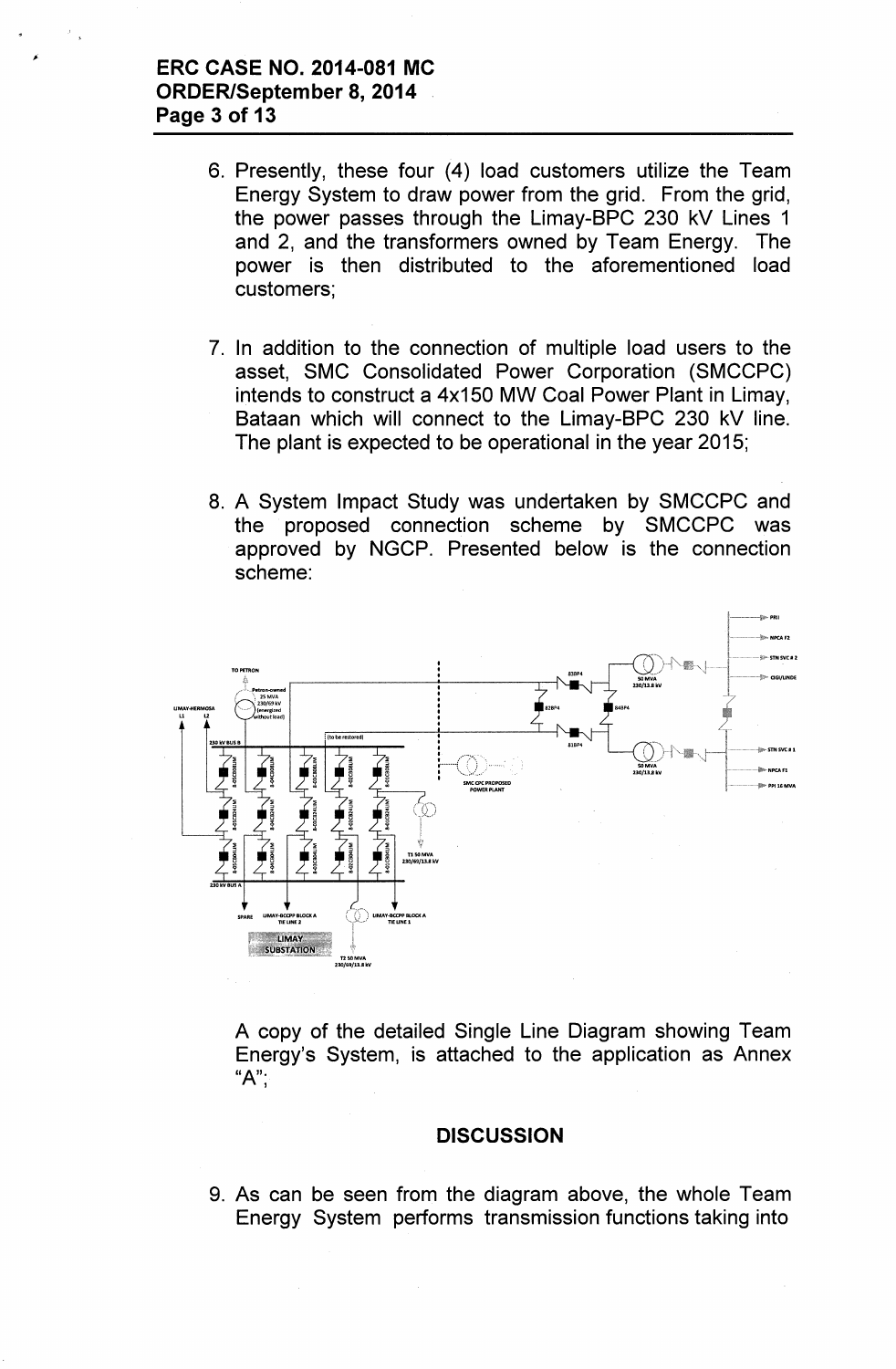account the connection of a generator and multiple load customers to the same assets;

- 10. Further, Team Energy, as a generation company, has no right to own and operate transmission facilities which are presently used to transmit and allocate power to the load customers connected to it;
	- i. The whole Team Energy System should be reclassified as a transmission asset taking into account the connection of a generator and load customers.
- 11. Article 2 Section III of the "*Guidelines to the Sale and Transfer of TRANSCO's Subtransmission Assets and the Franchising of Qualified Consortium"* promulgated by the Commission on October 17, 2003 provides:

"Technical and Functional Criteria - the assets shall be classified based on the technical and functional criteria enumerated in Sections 4 and 6, Rule 6, Part II of the IRR of the Act, including but not necessarily limited to the following:

"A. Directly Connected Generators:

"Lines, power transformers and other assets held by TRANSCO or its buyer or concessionaire, which allow the transmission of electricity to a grid from one or more directly connected generators, shall be classified as transmission assets." (Emphasis supplied)

12. The Commission thereafter issued Resolution No. 16, Series of  $2011^2$  which provides:

 $2$  Entitled "Resolution Adopting the Amended Rules on the Definition and Boundaries of Connection Asset for Customers of Transmission Provider"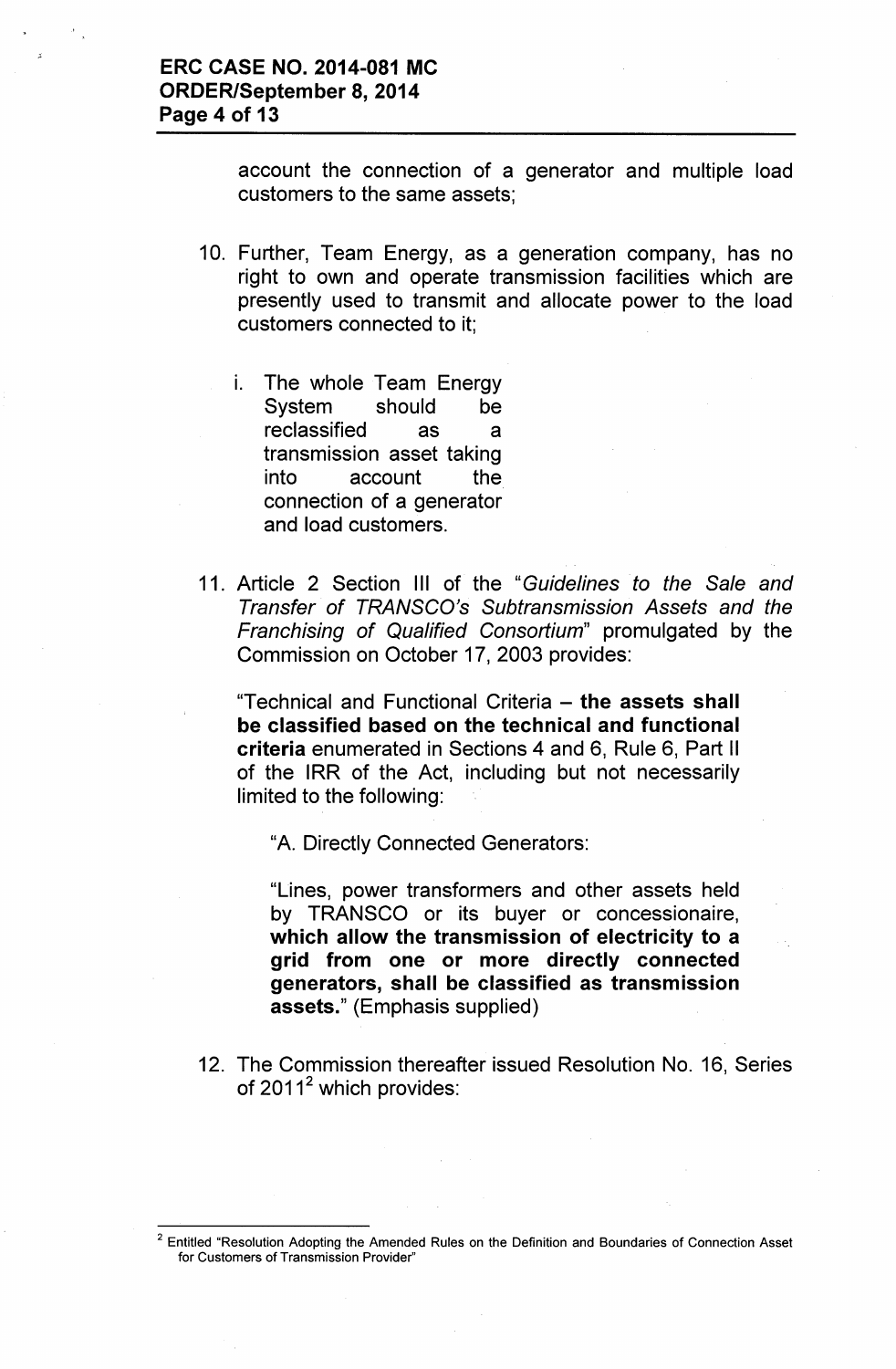"Section 2.0: Definition of Terms

"Connection Assets: 'those assets that are put in place primarily to connect a *Customerls* to the Grid and used for purposes of Transmission Connection Services for the conveyance of electricity which if taken out of the System, will only affect the Customer connected to it and will have minimal effect on the Grid, or other Customers;'

"Section 4.2. Connection Assets for Generation Customers of Transmission Provider.

"A generation company may develop and own or operate a dedicated point-to-point limited facilities provided, that such facilities are required only for the purpose of connecting to the transmission system, and are used solely by the generating facility subject to prior authorization by the ERC." (Emphasis supplied.)

- 13. The Commission applied the foregoing provisions in reclassifying assets which are not solely used by either a load customer or generator into transmission assets:
	- a. In ERC Case No. 2010-032 MC entitled *"In the Matter of the Petition for Approval of the Reclassification of the National Transmission Corporation Subtransmission Asset to Full Transmission Asset Serving the Dingle-Passi Lines in l/oilo,"3* the ERC ruled as follows:

"Section 2, Article III of the Guidelines to the Sale and Transfer of the TRANSCO's Subtransmission Assets and the Franchising of Qualified Consortium reads:

"Technical and Functional Criteria - the assets shall be classified based on the technical and functional criteria enumerated in Sections 4 and 6, Rule 6, Part II of the IRR of the Act, including, but not necessarily limited to the following:

<sup>3</sup> Decision dated 01 December 2010.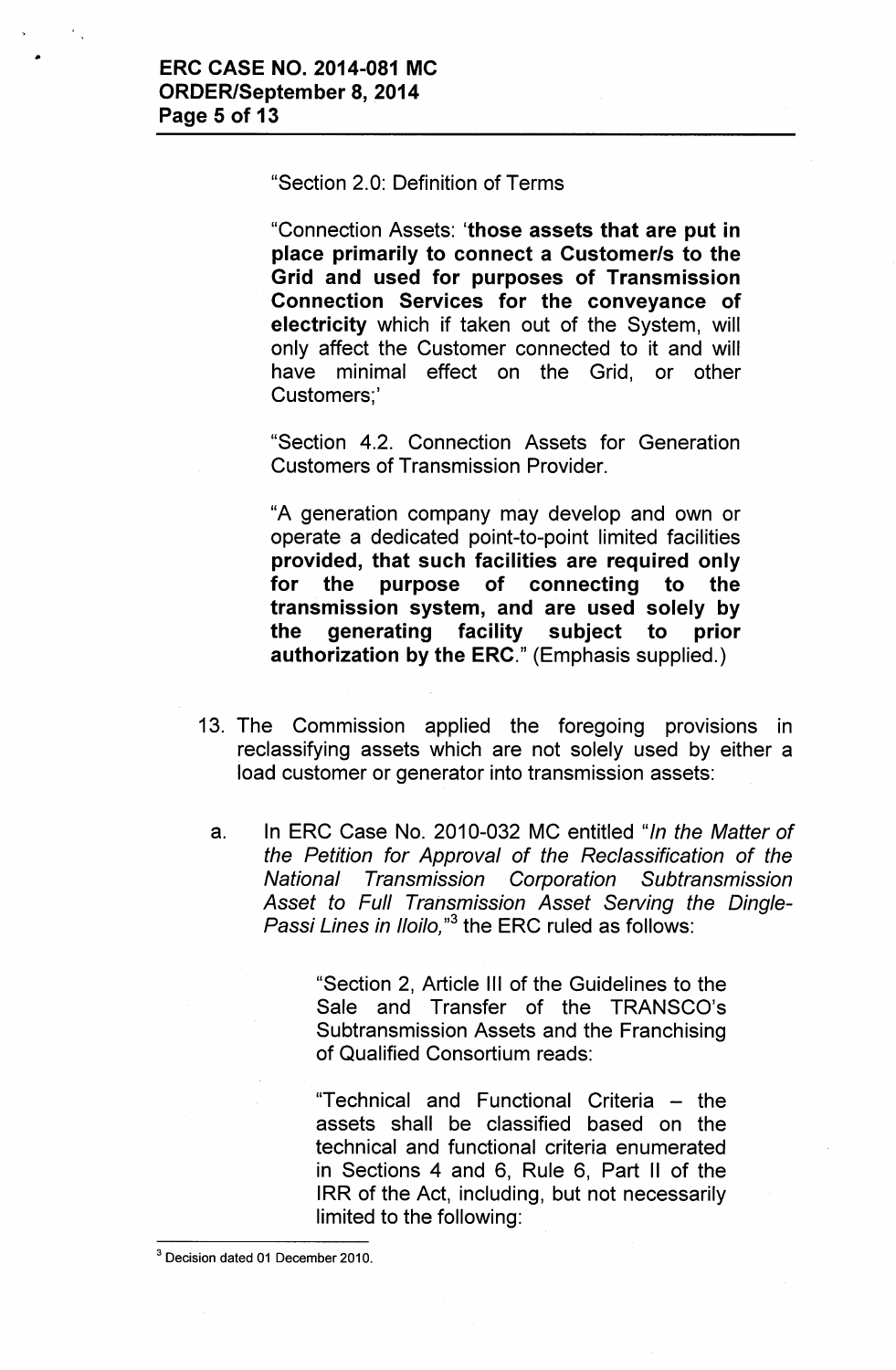### "a) Directly Connected Generators

Lines, power transformers and other assets held by TRANSCO or its Buyer or Concessionaire, which allow the transmission of electricity to a Grid from one or more Directly Connected Generators, shall be classified as Transmission Assets.

#### xxx

"Based on the foregoing provision, the Commission may only reclassify TRANSCO's subtransmission asset to a transmission asset when the generator, which intends to transmit electricity to the Grid, is connected to said subtransmission asset.

#### xxx

"WHEREFORE, the foregoing premises considered, the petition filed by Central Azucarera De San Antonio, Inc. (CASA) for approval of the reclassification of the National Transmission Corporation's (TRANSCO) Subtransmission Asset to full transmission asset serving Dingle-Passi Lines in Iloilo is hereby APPROVED subject to the condition that CASA's bagasse power plant should connect to the Dingle-Passi 69 kV Line and only the portion of the said line where CASA's plant is connected shall be reclassified as transmission asset."

- b. In ERC Case No. 2010-156 RC entitled "*In the Matter of the Approval of the Electric Power Purchase Agreement between Cebu* 1 *Electric Cooperative, Inc. and Cebu Energy Development Corporation*,"<sup>4</sup> ERC Case No. 2010-100 RC entitled *Uln the Matter of the Approval of the Electric Power Purchase Agreement between Mactan Electric Comrany, Inc. and Cebu Energy Development Corporation;"* and ERC Case No. 2010-095 RC entitled
- <sup>4</sup> ERC Decision dated 01 August 2011

<sup>5</sup> ERC Decision dated 03 October 2011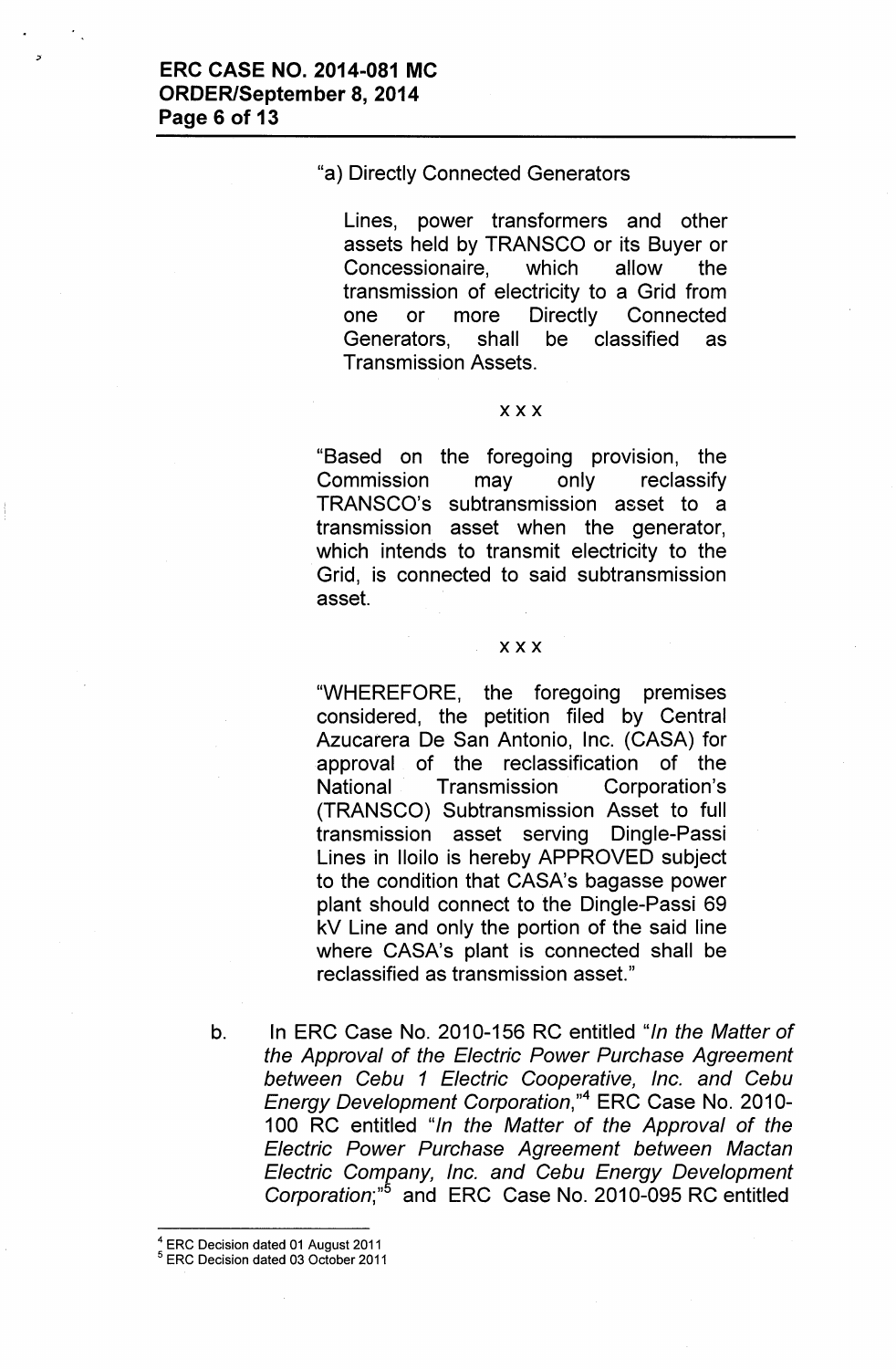*"In the Matter of the Approval of the Electric Power Purchase Agreement between Bohol* 1 *Electric Cooperative, Inc. and Cebu Energy Development Corporation,"6* the ERC ruled as follows:

"However, the Sangi to Talavera 138kV, 5.1 kilometer Double Circuit Transmission Line does not qualify as a dedicated point-to-point limited facility considering that the same line is not solely used to connect CEDC's plant to the grid (NGCP Talavera Substation) but also used to transmit power to VECO through the 138kV CEDC-Colon Line and another line to CEBECO III and Balamban Enerzone Corporation. x x x

"The Commission believes that the 5.1 kilometer Sangi to Talavera Double Circuit 138kV Transmission Line should be owned, operated and maintained by the NGCP. Thus, the cost of the said line should be reimbursed by NGCP to CEDC and should not be recovered through the generation rate for the following reasons:

- "a. there was no approval from the Commission for the implementation or construction of the said line;
- "b. The EPIRA provides that a generation company is only allowed to own or operate dedicated point-to-point limited transmission facilities required only for the purpose of connecting to the transmission system and are used solely by the generating facility, subject to prior authorization by the Commission; and
- "c. On the basis of the definitions provided under the Commission's Resolution No. 41, Series of 2006, the 5.1 kilometer Sangi to Talavera Double Circuit 138kV Transmission Line is considered as a transmission asset

<sup>6</sup> ERC Decision dated 26 September 2011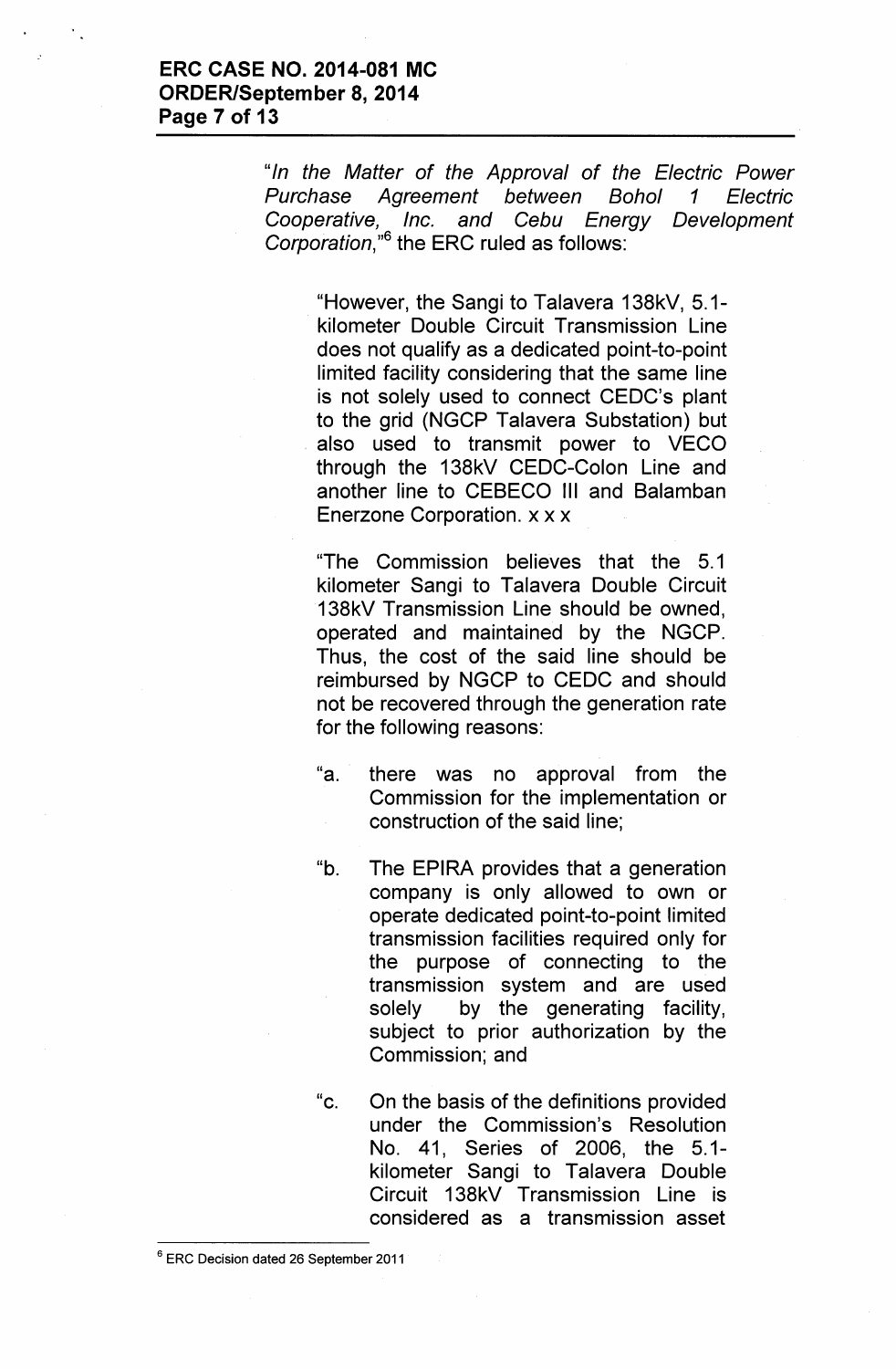#### that should be TRANSCO/NGCP." owned by

c. In ERC Case No. 2009-180RC entitled *"In the Matter of the Application for Approval of the Maximum Allowable Revenue for the Third Regulatory Period (2011-2015) of the National Grid Corporation of the Philippines During the Regulatory Reset Process for the Third Regulatory Period in Accordance with the Alternative Form of Rate Setting Methodology under the Rules in Setting Transmission Wheeling Rates,"?* the ERC ruled:

> "The La-Trinidad-Calot 69kV line is classified as Transmission asset since during off-peak hours, a generator connected to that line delivers power to the grid."

- 14. Considering that the whole Team Energy System is used by load customers in. drawing power from the grid, and a generator by delivering power to the grid, then these assets perform transmission functions. It is thus imperative that the subject assets be reclassified to full transmission assets;
	- ii. Team Energy, a generator, is not allowed to own and operate a transmission system.
- 15. It should be pointed out that Team Energy, being a generation company, is not authorized to convey and transmit power to the load customers connected to its System for it is not a transmission company. It is also not authorized to distribute power to load customers, for it is neither a distribution utility nor an aggregator;
- 16. The function of a generation company is limited by the EPIRA and Philippine Grid Code to the production of electricity.<sup>8</sup> It cannot engage in the business owning and operating a transmission facility and conveying power

<sup>77</sup> ERC Order dated 06 July 2011

<sup>&</sup>lt;sup>8</sup> Section 2(y) of the EPIRA Law and Section 1.6 of the Philippine Grid Code.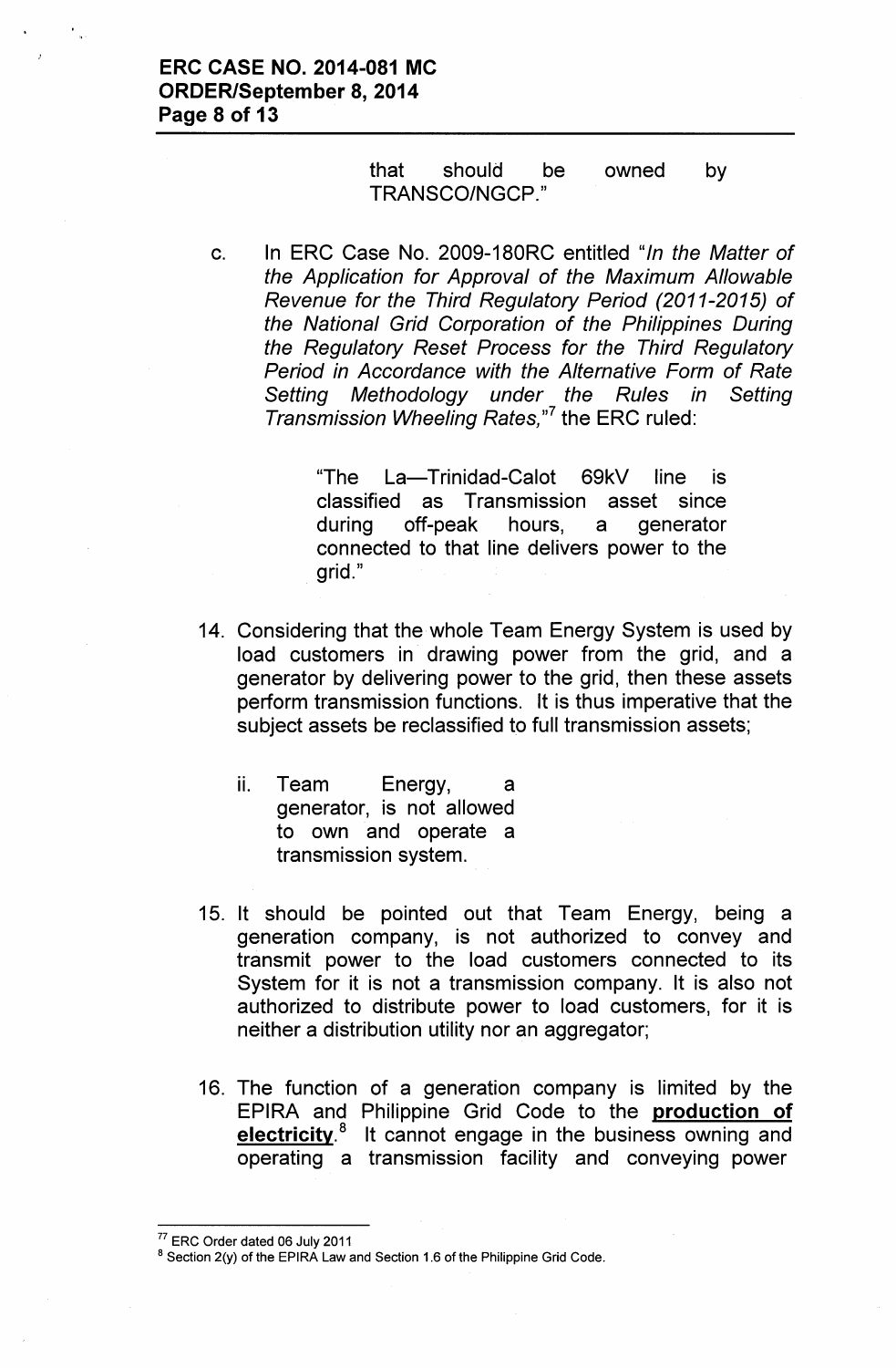directly to loads, for only TRANSCO may own such facilities. Thus, Section 8 of Republic Act 9136 provides:

## "Except as provided herein, no person, company or entity other than TRANSCO shall own any transmission facilities."

- 17. On the other hand, the term *"Transmission of Electricity"* is defined under the Philippine Grid Code as *conveyance of electricity through the Grid.<sup>9</sup>* The Grid refers to the highvoltage backbone system of interconnected transmission lines, substations and related facilities, located in each of Luzon, Visayas and Mindanao, or as may be determined by the  $ERC<sup>10</sup>$  The same definition was adopted under the  $\mathsf{EPIRA};$   $^1$
- 18. Section 9 of the EPIRA likewise enumerated the functions of the transmission provider/system operator, as follows:
	- a. Act as system operator of the nationwide electrical transmission and subtransmission system, to be transferred to it by NPC;
	- b. Provide open and non-discriminatory access to its transmission system to all electricity users;
	- c. Ensure and maintain the reliability, adequacy, security, stability and integrity of the nationwide electrical grid;
	- d. Improve and expand its transmission facilities consistent with the Grid Code and Transmission Development Plan to be promulgated pursuant to this Act, to adequately serve generation companies, distribution utilities and suppliers requiring transmission service and/or ancillary services through the transmission system: Provided, That it shall submit any plan for expansion or improvement of its facilities for approval by the ERC;

<sup>&</sup>lt;sup>9</sup> Section 1.6 of the Philippine Grid Code

Ibid.

 $11$  Section 2(ccc) of Republic Act 9136, otherwise known as the Electric Power Industry Reform Act or EPIRA.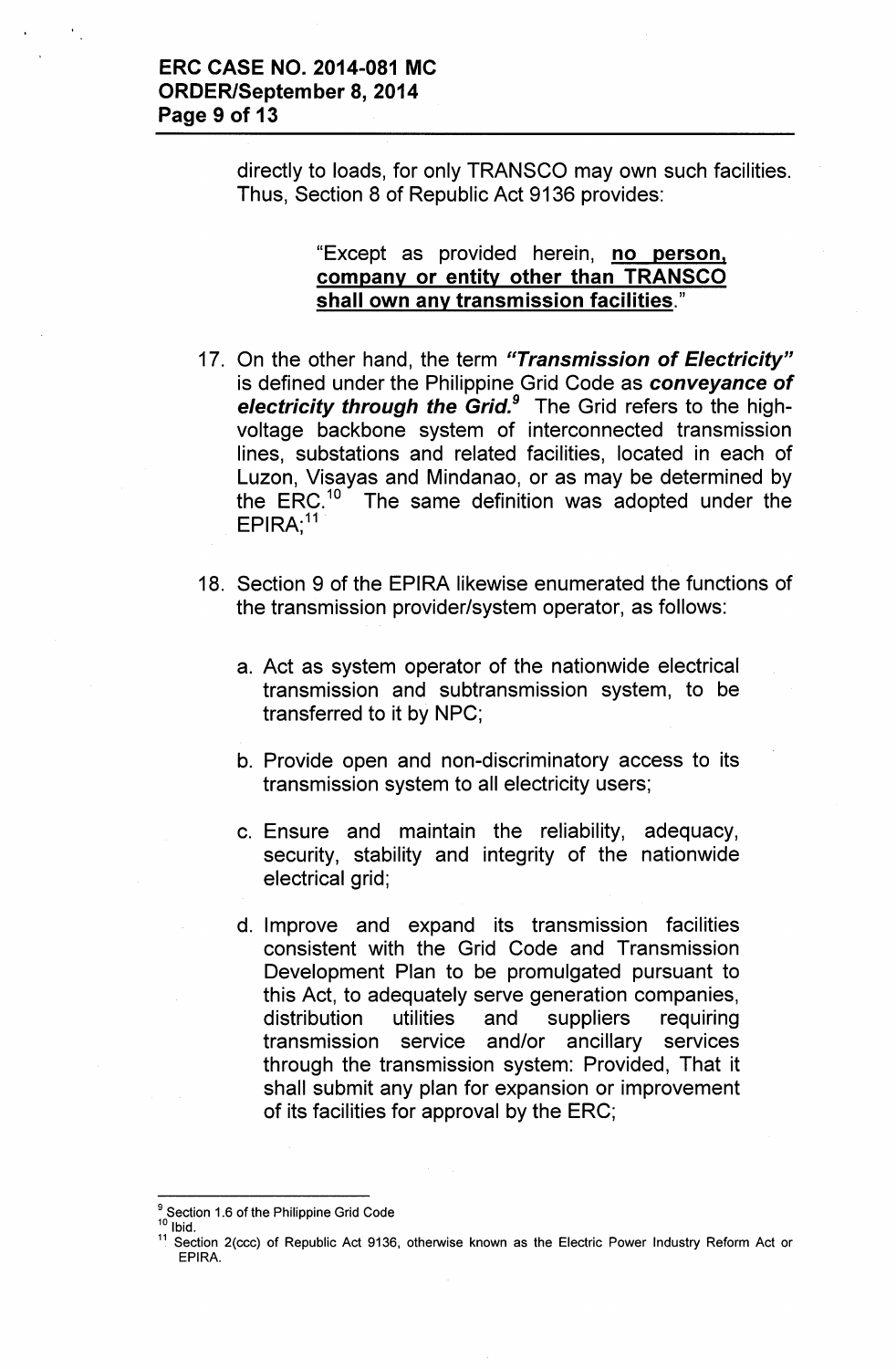- e. Subject to technical constraints, provide central dispatch of all generation facilities connected, directly or indirectly, to the transmission system in accordance with the dispatch schedule submitted by the market operator, taking into account outstanding bilateral contracts; and
- f. Undertake the preparation of the TOP;
- 19. Neither can Team Energy distribute power to the load customers and own a distribution system, for under the EPIRA, such right belongs to the Distribution Utilities;
- 20. The assets comprising the Team Energy System are actively performing transmission functions by conveying power to multiple load customers connected to such System. Under the EPIRA and its IRR, Team Energy may not own these transmission facilities for only NGCP, as concessionaire of TRANSCO, may own such facility;
- 21. It is thus imperative that the subject assets be reclassified to full transmission assets, otherwise, gross and blatant violation of the EPIRA provisions will be committed; and
- 22. It prays that the instant petition be granted and the following assets owned by Team Energy be reclassified as Transmission Assets:
	- a. Limay-BPC 230 kV Line 1;
	- b. Limay-BPC 230 kV Line 2;
	- c. Team Energy's 230 kV switchyard, consisting of 4-230 kV Power Circuit Breaker, 8-230 kV Disconnect Switches, and 2x50 MVA Power Transformer; and
	- d. Secondary devices such as protective relays, SCADA, Telecom, and others.

Finding the said application sufficient in form and substance with the required fees having been paid, the same is hereby set for jurisdictional hearing, expository presentation, pre-trial conference and evidentiary hearing on October 9, 2014 (Thursday) at ten o'clock in the morning (10:00 A.M.) at the ERC Hearing Room,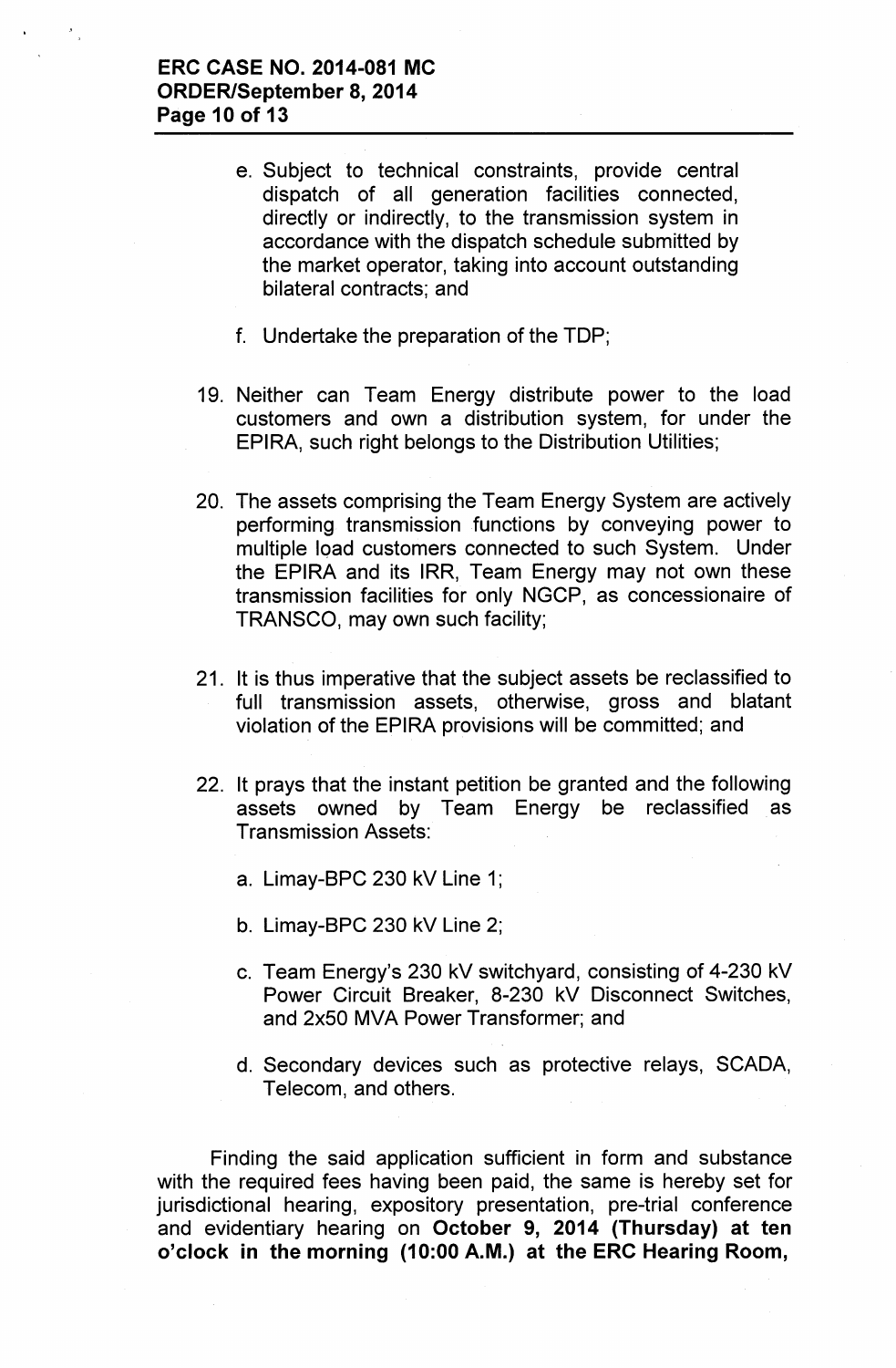15<sup>th</sup> Floor, Pacific Center Building, San Miguel Avenue, Pasig City.

NGCP is hereby directed to cause the publication of the attached Notice of Public Hearing, at its own expense, once (1x) in a newspaper of general circulation in the Philippines, with the date of the publication to be made not later than ten (10) days before the scheduled date of initial hearing. It is also directed to inform the consumers, by any other means available and appropriate, of the filing of the instant petition, its reasons therefor, and of the scheduled hearing thereon.

Let copies of the petition, this Order and the attached Notice of Public Hearing be furnished the Office of the Solicitor General (OSG), the Commission on Audit (COA), and the Committees on Energy of both Houses of Congress. They are hereby requested, if they so desire, to send their duly authorized representatives at the scheduled hearing.

Likewise, let copies of this Order and the attached Notice of Public Hearing be furnished the Office of the Mayor of Quezon City for the appropriate posting thereof on its bulletin board.

NGCP is hereby directed to furnish all those making requests therefor with copies of the petition and its attachments, subject to reimbursement of reasonable photocopying costs.

On the date of the initial hearing, NGCP must submit to the Commission its written Compliance with the jurisdictional requirements attaching therewith, methodically arranged and duly marked, the evidences on the actual posting and publication of the Notice of Public Hearing consisting of a certification issued to that effect, signed by the afore-mentioned Mayor or his duly authorized representative, bearing the seal of his office, and the affidavit of the Editor or Business Manager of the newspaper where the said Notice of Public Hearing was published together with the complete issue of the said newspaper, and such other proofs of compliance with the requirements of the Commission.

NGCP and all interested parties are directed to submit, at least five (5) days before the date of initial hearing and pre-trial conference, their respective Pre-trial Briefs containing, among others: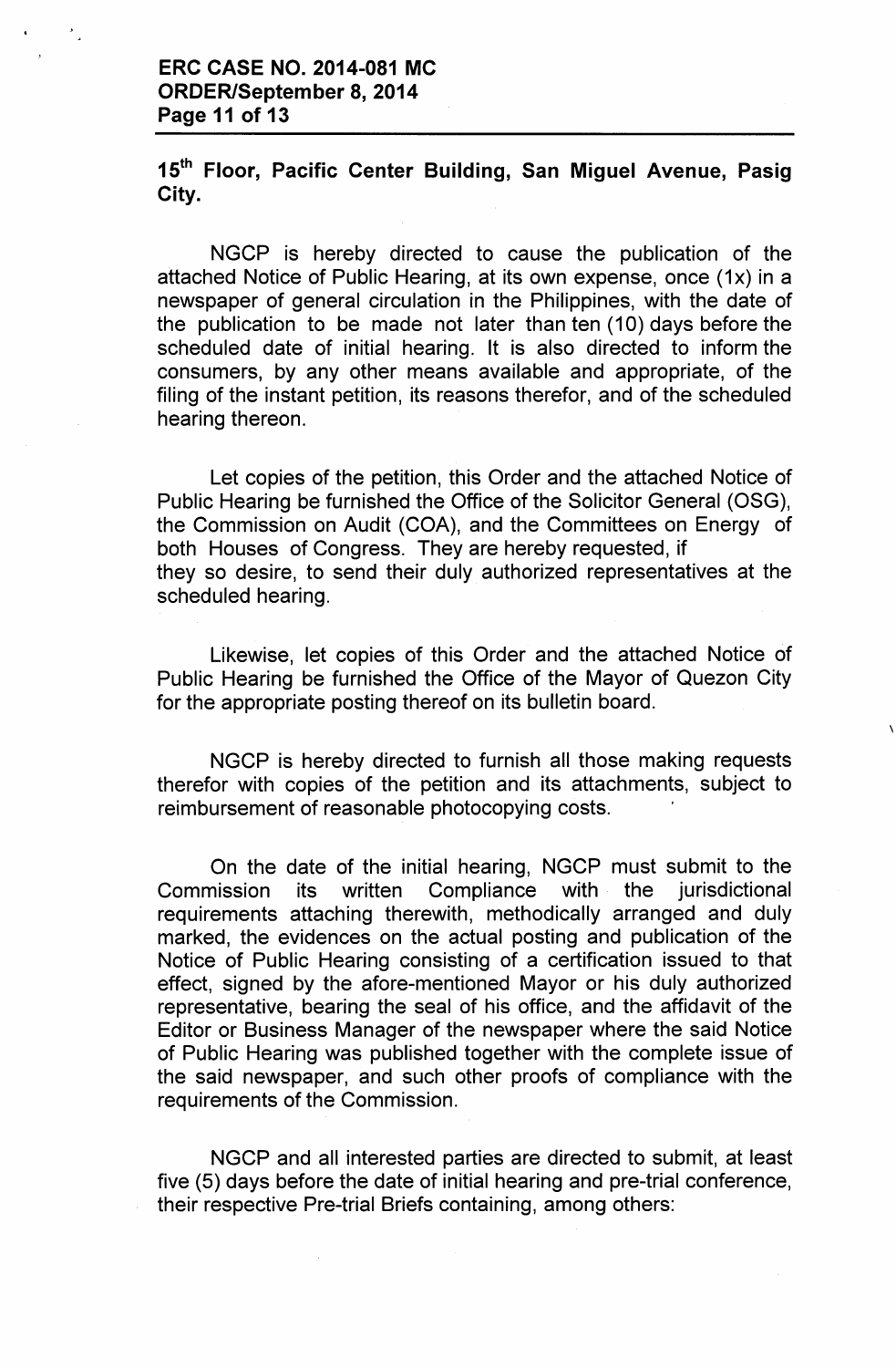- a) A summary of admitted facts and proposed stipulation of facts;
- b) The issues to be tried or resolved;
- c) The documents or exhibits to be presented, stating the purposes and proposed markings therefore; and
- d) The number and names of the witnesses, with their written testimonies in an individual affidavit form, to be attached to the Pre-trial Brief.

Failure of NGCP to submit the required Pre-trial Brief and Judicial Affidavits of its witnesses within the prescribed period shall be a ground for cancellation of the scheduled hearing, and the resetting of which shall be six (6) months from said date of cancellation.

As part of the pre-trial conference, NGCP must also be prepared to make an expository presentation of its petition, aided by whatever communication medium that it may deem appropriate for the purpose, in order to put in plain words and explain, for the benefit of the consumers and other concerned parties, what the petition is all about and the reasons and justifications being cited in support thereof.

## SO ORDERED.

Pasig City, September 8, 2014.

FOR AND BY AUTHORITY OF THE COMMISSION:

*1> j [~* NAIDA G. ČRUZ-DUCUT Chairperson ~

 $\dot{N}$ B/NJ $\dot{S}$ /Reclassification/2014-081 MC NGCP ORD.doc